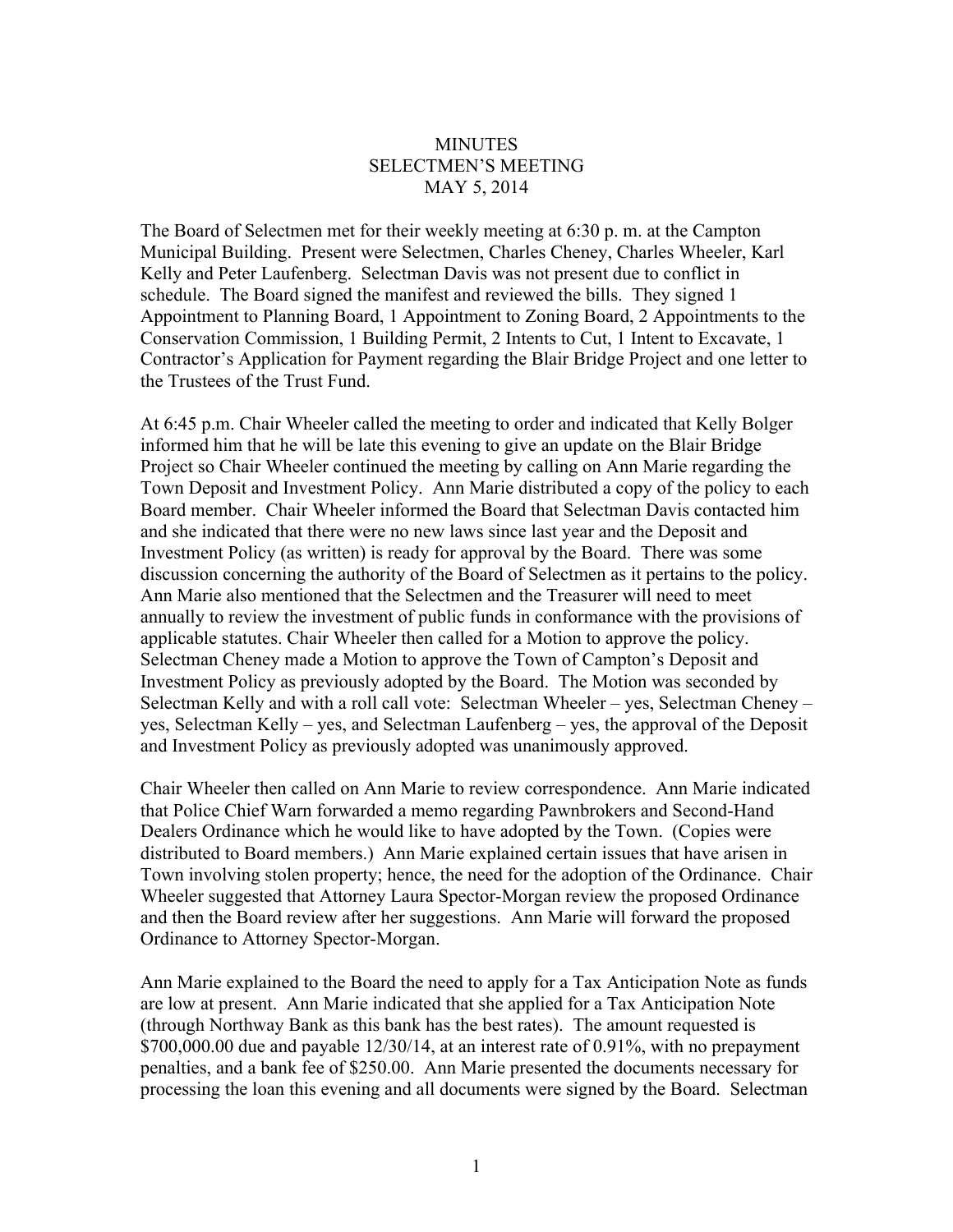Laufenberg inquired when the loan would be paid back and Ann Marie indicated that she usually pays the Tax Anticipation Note back after the fall bills go out.

Ann Marie stated that the Minutes of the meeting of 4/18/14 from Hoyle, Tanner & Associates, Inc. regarding the Blair Bridge Project have been received. She informed the Board of some of the progress. The floor beams and decking are approximately 85% complete, the roofing is complete and the sprinkler system has been installed. Ann Marie also indicated that Dave Foster, Resident Project Representative has now been replaced by Joe Ripley for the remainder of the project.

Ann Marie provided to Board members a copy of a memo she sent to the Campton Library Trustees pertaining to timesheets not being submitted each week by the Librarian and Library Assistant. Ann Marie expressed her concern that the Town will be in a bad situation with the auditors or the Department of labor if the issue persists.

Ann Marie informed the Board that the auditors were at the office last week. The auditors expressed that they were very impressed with the single audit of the Blair Bridge Project. Ann Marie stated that Diane Richards was very helpful assisting the auditors and the auditors will be meeting with Diane in the future discussing different ways to do the accounting.

There being no further correspondence or concerns indicated by Ann Marie, Chair Wheeler called on Fire Chief Dan Defosses regarding an update on Comstar. Ian Halm, Deputy Fire Chief and Diane Richards, Fire Commissioner were also present. Chief Defosses indicated that Comstar does the billing for the Town ambulance service. Chief Defosses explained that he wanted to give the Board a "heads up" that there is some uncollectable debt regarding the ambulance service and Comstar has suggested this debt in the approximate amount of \$180,000.00 (accumulated since 2007 and has been carried on the books) and should be written off. Chief Defosses indicated that while this figure appears to be large, it has accumulated since 2007 and in comparison to other Towns the average yearly write-off for Campton using the \$180,000.00 figure is lower than some surrounding Towns. Ian Halm added that in order to try to decrease the debt problem in the future, a collection agency (which threatens individuals' credit scores) has been hired. The collection agency charges a 7% fee on any debt collected. Chief Defosses explained that they will continue the process of trying to collect debt, but the likelihood of success on old accounts that relate to deceased persons with no estates is slim. Comstar's recommendation is to do the write-off each year rather than let it accumulate from year to year. Chief Defosses indicated that it is hoped that in the future the debt write-offs will decrease with "Obama Care" as everyone will have insurance coverage.

Chief Defosses expressed a thank you to the Board for the new lights at the Fire Department and emphasized how appreciative the department is for the improvement. The Board thanked Chief Defosses, Ian Halm and Diane Richards for appearing this evening to give the Board a "heads up".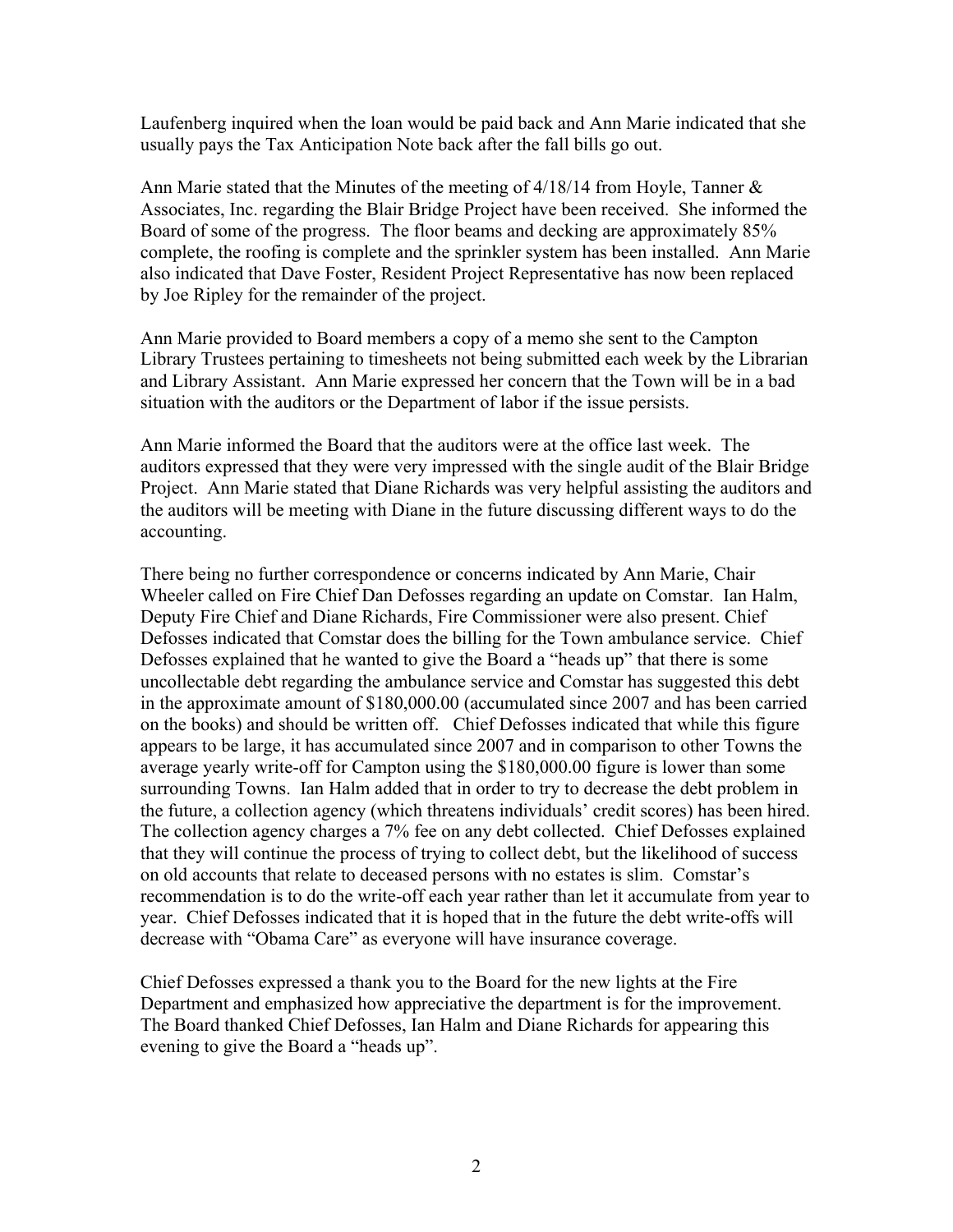Chair Wheeler continued the meeting by calling for a Motion to approve the Minutes of April 21, 2014. After one revision made by Selectman Kelly, Selectman Kelly made a Motion to approve the Minutes as revised. The Motion was seconded by Selectman Laufenberg and the revised Minutes were unanimously approved.

Chair Wheeler then called for Other Business – Selectmen's Input. Chair Wheeler called on Ann Marie who indicated that the typewriter table which was ordered for the Town Clerk's Office was not accepted by Hannah Joyce, Town Clerk/Tax Collector. After discussion it was decided that Selectman Wheeler and Selectman Kelly would meet with Mrs. Joyce to discuss what type of table she would like purchased.

Chair Wheeler called on Selectman Cheney who inquired if the electrical work had been done in the Town Clerk/Tax Collector's Office. Selectman Kelly confirmed that the electrical work was completed on Tuesday consisting of 4 electrical outlets.

Chair Wheeler called on Selectman Kelly who inquired about the custodial position for the Municipal Building. Ann Marie indicated that Sheryl Egan (who performs the present cleaning services for the Municipal Building) is interested in the position and Kelly Bolger is supposed to meet with Sheryl to discuss the position. As yet, Kelly has not been in contact with Sheryl. Chair Wheeler stated that he will discuss the matter with Kelly Bolger.

Chair Wheeler informed the Board that he recently attended a meeting regarding Northern Pass. Nine towns were represented at the meeting. It was determined that any Town who expresses concern on how the project will affect their Town will have the opportunity to fill out an application (being represented as an "intervener town"). Aesthetic issues is one of the three criteria's that Northern Pass will have to defend. Chair Wheeler expressed that there is hope that on this one criteria Northern Pass could not defend successfully. Chair Wheeler stated that he sent for information to apply for the Town of Campton becoming an intervener Town. He indicated that there is no monetary cost for applying. Chair Wheeler stated he will keep the Board updated throughout this procedure. Selectman Laufenberg inquired if there has been a determination made as to depreciation of property values. Chair Wheeler acknowledged that this is an area that will have to be addressed.

Chair Wheeler then called on Ann Marie who stated that she spoke with Linden King today and arrangements are under way for the Memorial Day ceremony and inquired if any Board member would be interested in attending to speak at the cemetery. Chair Wheeler asked Ann Marie to e-mail him the details of the event as he thought he would be able to attend.

There being no further business, Chair Wheeler declared the meeting adjourned at 7:30 p.m.